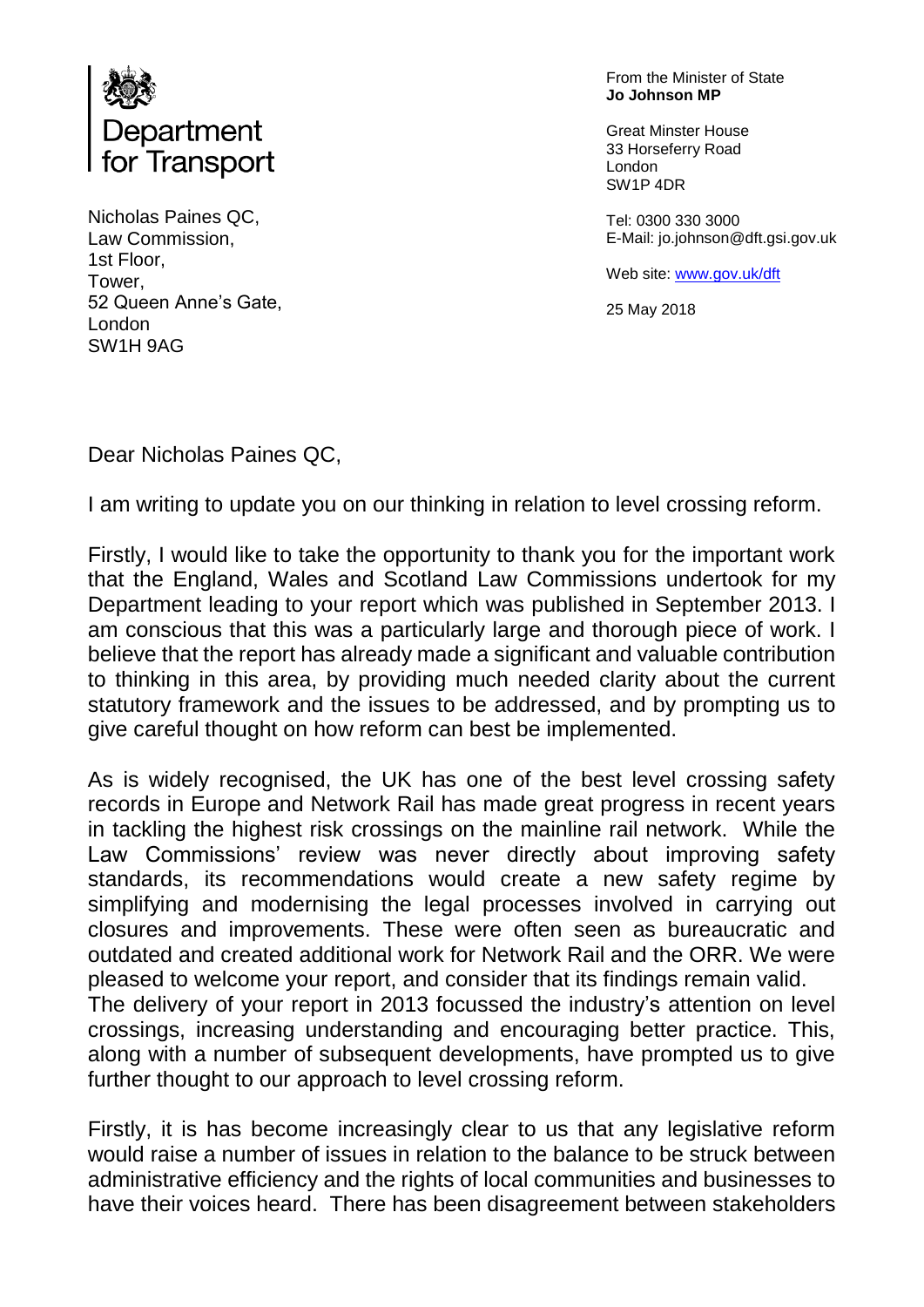over this and we are clear that we would not want these rights to be diminished. This would therefore limit our scope to provide the additional freedoms for a revised closure regime, for instance.

Secondly, the asset manager for the mainline railways, Network Rail, has come a long way in recent years in its thinking and approach in relation to level crossings. Since 2010, it has closed over 1,000 of the higher risk level crossings, aided by a £109m ring-fenced fund from my Department. It has improved its own organisational capability by appointing 100 new level crossing managers at company and route level, which has enabled it to clarify roles and responsibilities and improve its own risk management controls. Network Rail expects to focus less on closures in the future and is looking instead at making increasing use of technologies such as roadside enforcement cameras and overlay warning systems where these are appropriate. These technological developments offer scope for a step-change improvement in safety at level crossings as they become simpler and cheaper to install, enabling Network Rail to cover a higher proportion of level crossings on the UK mainline rail network than has been possible in the past. They should also help to reduce the operational impacts of the crossings on rail services. This is, in turn, expected to reduce the need for closures and major improvement works, which can often be disruptive to local communities as well as being bureaucratic and costly to administer.

Finally, the ORR is looking in parallel at the extent to which the Level Crossing Order process could be operated more efficiently and more in line with a riskbased approach to health and safety regulation. This has the potential to create a simpler and less bureaucratic process within the current legal framework. DfT officials will also be exploring with the ORR the scope for changes to the Private Crossings (Signs and Barriers) Regulations 1996, to simplify and update signage at level crossings. Subject to this we would look to amend this Statutory Instrument when Parliamentary time allows.

In the light of these developments, I have concluded that best way of achieving reform is through the administrative changes outlined above rather than through legislative reform. These are likely to achieve the quickest results and are very much in the spirit of the of the Law Commission's recommendations. My Department intends to work with the ORR and Network Rail over the coming months to take forward these initiatives. We will look to review the success of this approach after a suitable period, once these measures have bedded down, to consider whether further change is required.